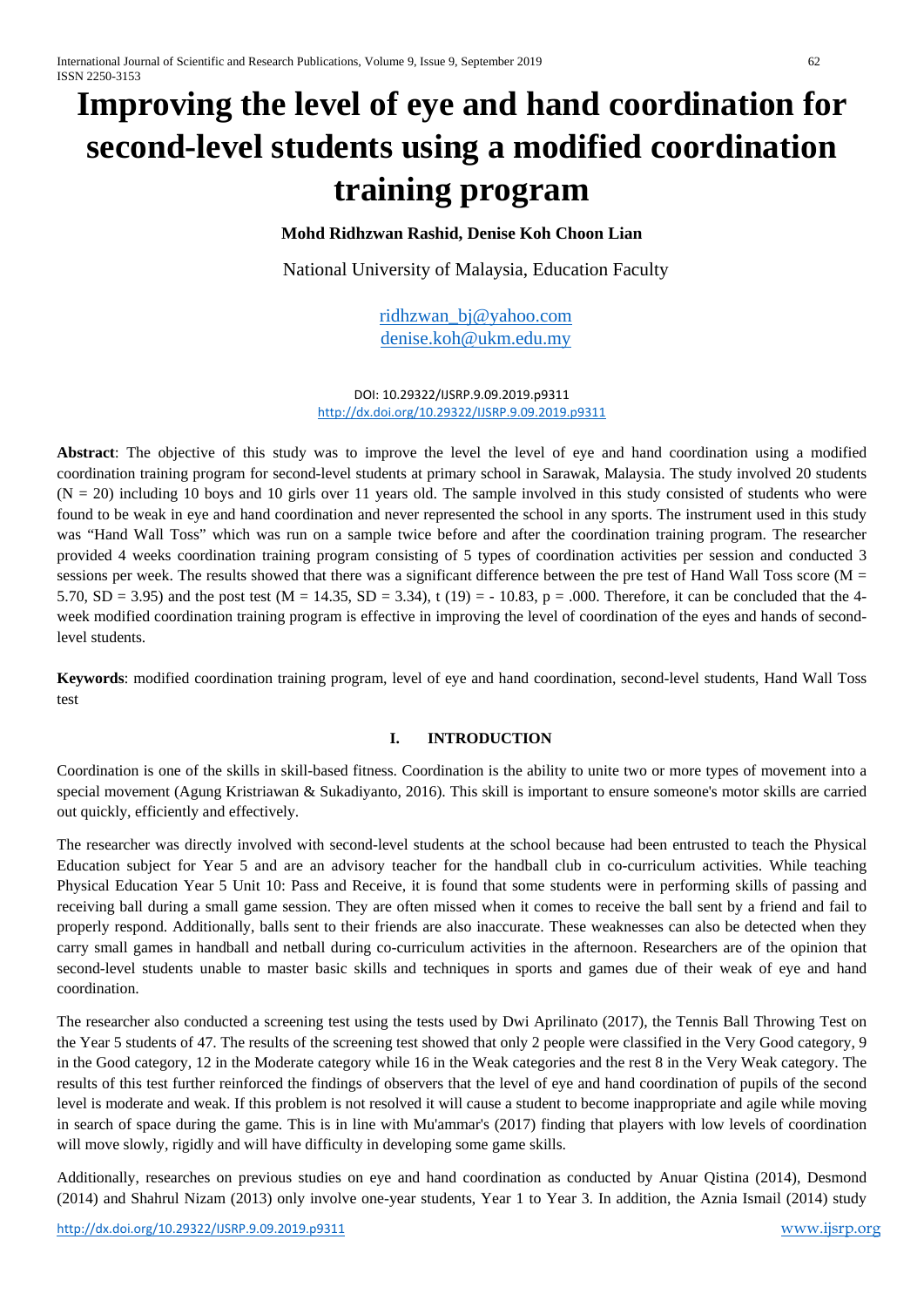conducted on 10 male subjects in a primary school also suggested that tests and interventions conducted on female subjects also be able to see the level of serviceability for women subjects and assess whether interventions which is run for one gender or both. The results of the study have attracted the attention of researchers to studying second-level students by conducting training programs that involve both student gender. This is because the weakness of coordination observed on second-level pupils is not dominant to one gender alone. Both genders show weaknesses especially in the skills of sending and welcoming the ball at the right time and often missed.

Effective training programs for games and sports need to be developed to ensure the level of student eye and hand coordination can be enhanced. Therefore, the researcher intends to conduct action studies to improve the level of eye and hand coordination of second-level students using modified coordination training program.

#### II. RESEARCH OBJECTIVES

There are three objectives targeted by the researchers in this study:

- i. To identify the level of eye coordination and second-hand students before undergoing modified coordination training programs.
- ii. To increase the level of eye and hand coordination of second-level students in primary schools using a modified coordination training program.
- iii. To identify whether the gender factor affects the level of eye coordination and second-hand pupils.

# III. METHODOLOGY

This study is an experimental study of 'one group pre and post test' to improve the level of eye coordination and second-hand students found to be weak using a modified coordination training program. In this study, the researcher used an action research model developed by Kemmis and Mc Taggart in 1988 that has four research steps which are reflect, plan, act and observe.

This study was conducted at one of primary school in Sarawak, Malaysia. The population of the study consisted of male and female students from three classes of Year 5 consist of 82 students. The researcher uses the sampling method to select 20 samples from the population of two level students comprising 10 male and 10 female students. The purpose of the researcher to choose the equal number of sample between male sample and female sample is that the researcher wants to identify whether there is a significant difference in the mean score of the eye-hand coordination level between male and female students after conducting the modified coordination training program provided.

The researchers has provide intervention programs that use modified coordination training programs on selected sample sets. This training program is a modification of eye and hand coordination training programs conducted by Marina Tsetseli, Eleni Zetou, Vasiliki Maliou et al (2010) and training program by Nursyazwani & Ikmal Hisyam (2013). The sample will be divided into five small groups and placed at each station which are group 1 starting at station 1, group 2 at station 2, group 3 at station 3, group 4 at station 4 and group 5 at station 5. The station position weekly according to the order set by the researcher. The steps of modified coordination training program are shown in Table 1.

| Week     | First              | Second                                      | Third               | Fourth             |  |
|----------|--------------------|---------------------------------------------|---------------------|--------------------|--|
| Session  |                    |                                             | 3 sessions per week |                    |  |
| Duration | 4 minutes/ station | 5 minutes/ station                          | 6 minutes/ station  | 6 minutes/ station |  |
|          | Station 1:         | Station 1:                                  | Station 1:          | Station 1:         |  |
|          | Bounce the ball    | Throwing the<br>$\overline{\phantom{m}}$    | Ruffle the          | Throw and catch    |  |
|          | to the floor.      | ball into the                               | shuttlecock use a   | the ball.          |  |
|          | Station 2:         | basket.                                     | racket.             | Station 2:         |  |
|          | Throwing the       | Station 2:                                  | Station 2:          | Bounce the ball    |  |
|          | ball into the      | Ruffle the                                  | Dribble the ball    | to the floor.      |  |
| Activity | basket.            | shuttlecock use a                           | with hands.         | Station 3:         |  |
|          | Stesen 3:          | racket.                                     | Station 3:          | Dribble the ball   |  |
|          | Ruffle the         | Station 3:                                  | Throwing the ball   | with hands.        |  |
|          | shuttlecock use    | Bounce the ball                             | into the basket     | Station 4:         |  |
|          | a racket.          | to the floor.                               | Station 4:          | Throwing the       |  |
|          | Station 4:         | Station 4:                                  | Ruffle the          | ball into the      |  |
|          | Dribble the ball   | Throw and catch<br>$\overline{\phantom{a}}$ | shuttlecock use a   | basket.            |  |
|          | with hands.        | the ball.                                   | racket.             | Station 5:         |  |

#### **Table 1** Modified Coordination Training Program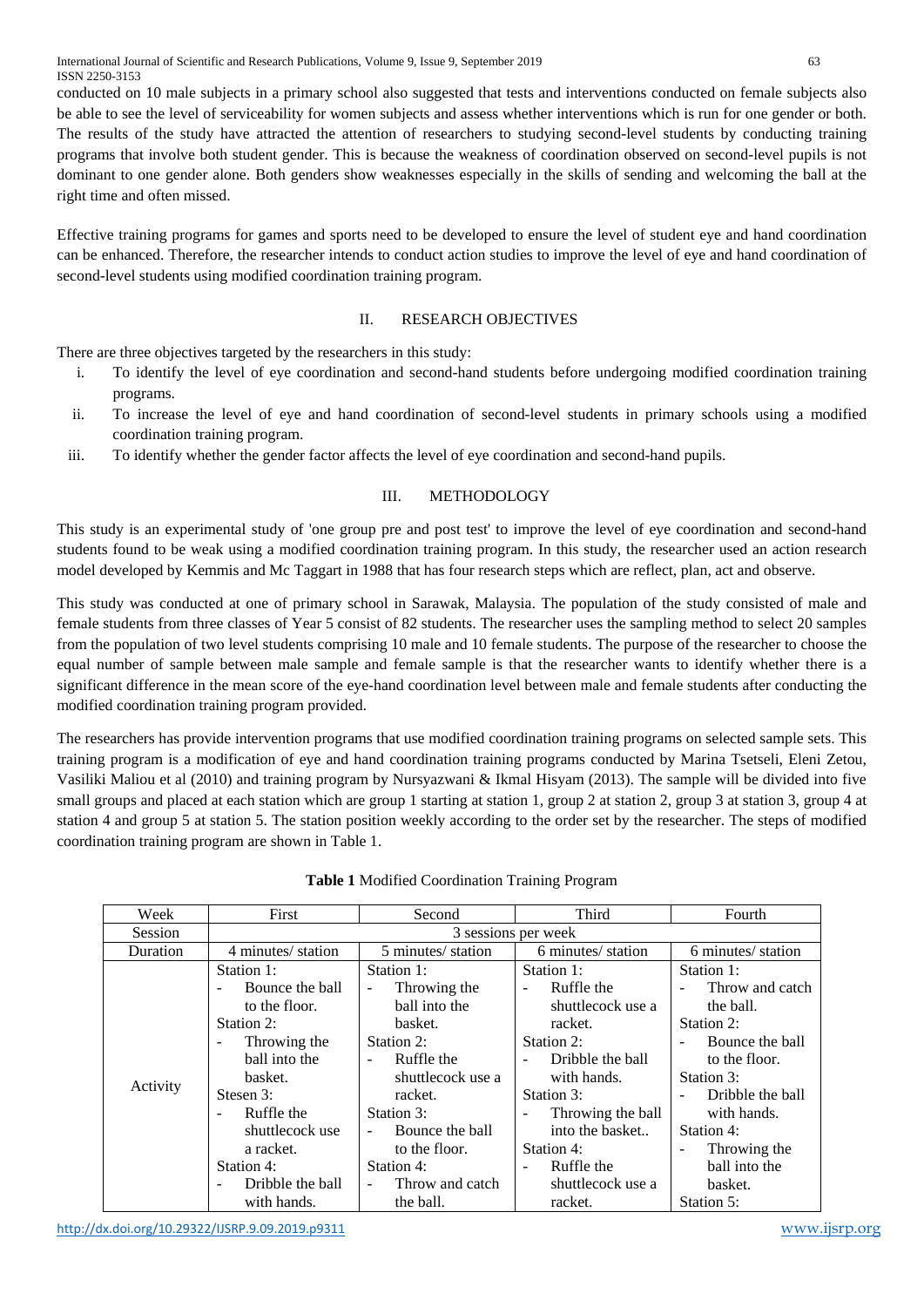|         | Station 5:                                                                                  | Station 5:       | Station 5:      | Ruffle the      |  |  |  |
|---------|---------------------------------------------------------------------------------------------|------------------|-----------------|-----------------|--|--|--|
|         | Throw and catch                                                                             | Dribble the ball | Bounce the ball | shuttlecock use |  |  |  |
|         | the ball.                                                                                   | with hands.      | to the floor.   | a racket.       |  |  |  |
|         | First week : The "Hand Wall Toss" Pre-Test is carried out before the intervention is given. |                  |                 |                 |  |  |  |
| Remarks | Sixth week: The "Hand Wall Toss" test was conducted on the sample.                          |                  |                 |                 |  |  |  |

To obtain pre-test and post-test data in this study, the instrument used by the researcher is the "Hand Wall Toss" test. The following is a Hand Wall Toss test procedure performed on a sample of the study:

**Instrument** : *Hand Wall Toss Test*

- **Objective** : To measure the level of the eye-hand coordination.
- **Sources** : Tennis ball, flat and solid wall, marker tape, stopwatch, score form, 2 assistants.
- **Procedure** i. The session warms up for 5 minutes.
	- ii. The sample stands behind a line placed at a distance of 1.5 meters from the wall.
	- iii. The assistant will give a 'Start' command and press the stopwatch.
	- iv. The sample begins the test by throwing the tennis ball with one hand under the arm against the wall and trying to retrieve it with the opposite hand.
	- v. The tennis ball was then thrown back to the wall and caught with one hand.
	- vi. The test is repeated over a period of 30 seconds and the number of successful shots is recorded in the score form.



**Figure 1** Hand Wall Toss practical test illustration

Then, the scores were processed using Statistical Package For Social Science (SPSS) Version 21 software to analyze the data. There are two types of analysis that researchers need through SPSS Version 21 software which are descriptive statistics analysis and inference analysis. Descriptive statistics analysis such as mean scores are used to see improvements in sample coordination level based on predefined data norms. Inference analysis, T-test was used to obtain significant differences in mean scores by gender, male and female sample for hand-eye coordination.

# IV. FINDINGS

The results of the research presented in this section are to see whether the objectives of the targeted study can be achieved or not.

*Level of eye and hand coordination samples before undergoing a modified coordination training program*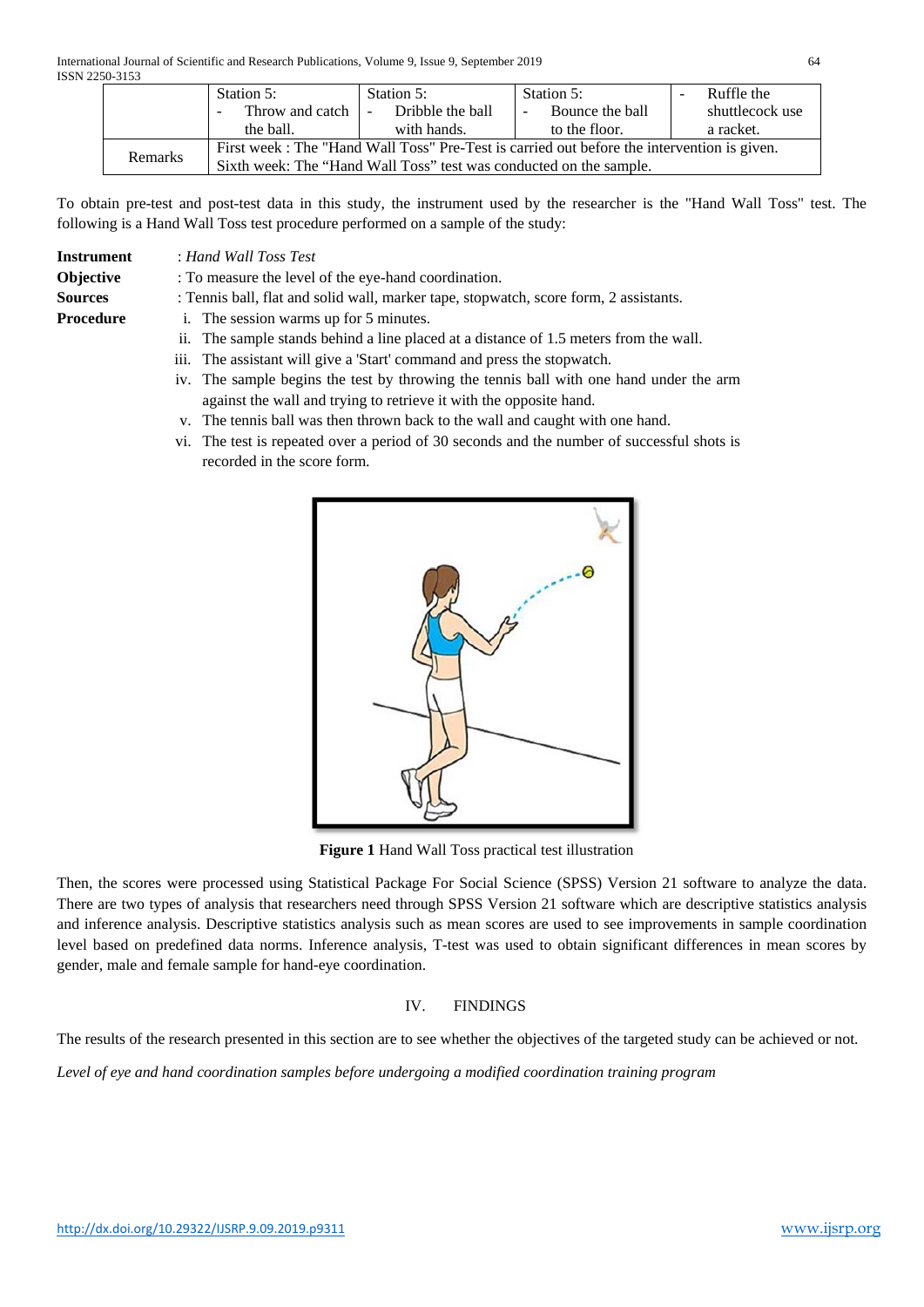

**Figure 2** Grade pre test results of Hand Wall Toss

Figure 2 shows the results of pre test Hand Wall Toss. The results show that no samples obtained grade A in the pre-test of Hand Wall Toss. Only one sample is categorized in grade B while grade C and grade E have the same sample size of 4 samples. The Grade C sample was the highest number of 11 people.

# *Comparison of sample scores between pre and post test*

The researcher used paired sample t test to see if there was a significant difference between the score mean of pre and post test after the sample undergoes a modified coordination training program.

The post-test results of Hand Wall Toss show that there are 4 samples of grade A which are Very Good category in post-test as compared to those without grade A in pre-test. Grade B, which is a Good category, increased from one sample only to the pre-test to 7 in the post-test. In addition, the Moderate category C also experienced an increase of 9 samples in the post-test compared to 4 in the pre-test. Grades D and E recorded a decrease in the number of samples, of which 11 samples received D grade and 4 received grade E to no samples received both in the post test. Figure 3 shows the grade comparison of pre and post of Hand Wall Toss test results in graph form.

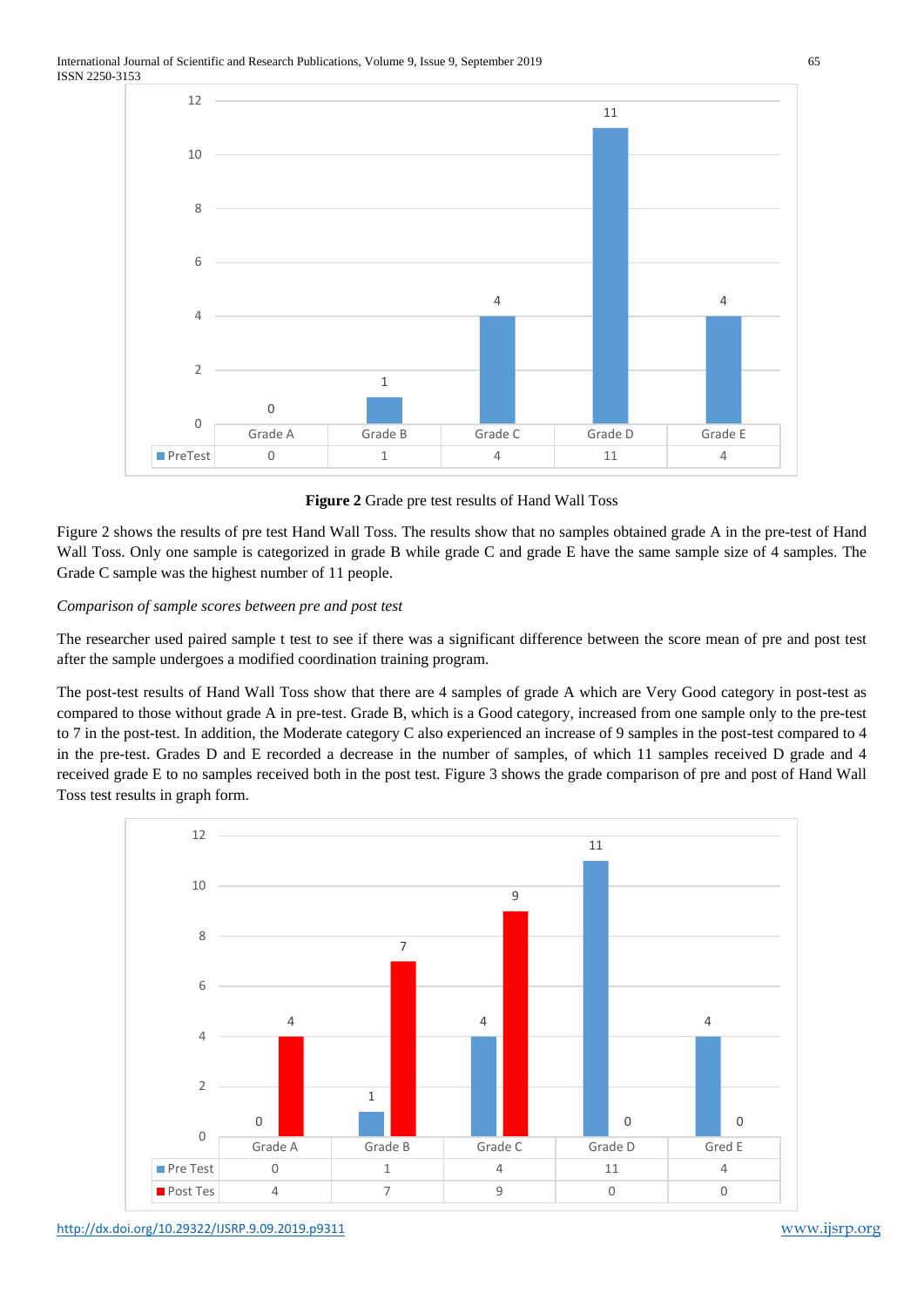# **Figure 3** Comparison of pre and post test results of the Hand Wall Toss

The results of both tests were converted into standard mean and standard deviation to facilitate analysis and subsequently evaluate whether there was a significant improvement between pre- and post-Hand Wall Toss tests after the sample participates in a modified coordination training program.

|                          |          | Mean    |    | .std.<br>. Deviation | Std<br>Error Mean |
|--------------------------|----------|---------|----|----------------------|-------------------|
|                          | PreTest  | 5.7000  | 20 | 3.94835              | .88288            |
| $P_{\text{air } \ldots}$ | PostTest | 14.3500 | 20 | 3.34467              | 74789             |

| <b>Paired Differences</b> |          |            |           |                 |                |            |           |    |               |
|---------------------------|----------|------------|-----------|-----------------|----------------|------------|-----------|----|---------------|
|                           |          |            |           |                 | 95% Confidence |            |           |    |               |
|                           |          |            | Std.      | Interval of the |                |            |           |    |               |
|                           |          |            | Std.      | Error           | Difference     |            |           |    | Sig.<br>$(2-$ |
|                           |          | Mean       | Deviation | Mean            | Lower          | Upper      |           | df | tailed)       |
| Pair 1                    | PreTest  | $-8.65000$ | 3.57292   | .79893          | $-10.32218$    | $-6.97782$ | $-10.827$ | 19 | .000          |
|                           | PostTest |            |           |                 |                |            |           |    |               |

Table 2 shows that the mean post-test score of the Hand Wall Toss ( $M = 14.35$ ,  $SD = 3.34$ ) is higher than the pre-test mean score  $(M = 5.70, SD = 3.95)$ , t (19) = - 10.83, p = .000. This result shows that the scores obtained in the sample are higher in the posttest of Hand Wall Toss than in the pre-test.

#### *Pre-test and post-test scores based on gender*

Researcher used independent sample t tests to compare mean scores for male and female samples to see if the mean scores between the two groups differed significantly.

**Table 3** Results of the pre-test mean score analysis of Hand Wall Toss based on gender

|          | Gender |    | Mean   | Std.<br>Deviation | Std.<br>Error Mean |
|----------|--------|----|--------|-------------------|--------------------|
| Pre Test | Male   | 10 | 7.7000 | 4.34741           | .37477             |
|          | ∺emale |    | 3.7000 | 2.26323           | .71570             |

|      |                      | Levene's Test<br>for Equality of<br>Variances |      | t-test for Equality of Means |                                                                                     |         |            |            |         |         |
|------|----------------------|-----------------------------------------------|------|------------------------------|-------------------------------------------------------------------------------------|---------|------------|------------|---------|---------|
|      |                      |                                               |      |                              | 95% Confidence<br>Interval of the<br>Difference<br>Sig. $(2-$<br>Std. Error<br>Mean |         |            |            |         |         |
|      |                      | F                                             | Sig. |                              | df                                                                                  | tailed) | Difference | Difference | Lower   | Upper   |
| Pre  | Equal                | 6.852                                         | .017 | 2.581                        | 18                                                                                  | .019    | 4.00000    | 1.54991    | 3.74376 | 7.25624 |
| Test | variances<br>assumed |                                               |      |                              |                                                                                     |         |            |            |         |         |
|      | Equal<br>variances   |                                               |      | 2.581                        | 13.545                                                                              | .022    | 4.00000    | 1.54991    | .66525  | 7.33475 |
|      | not<br>assumed       |                                               |      |                              |                                                                                     |         |            |            |         |         |

Table 3 shows the mean scores results of the sample in the pre-test Hand Wall Toss obtained before undergoing the modified coordination training program. The results showed that t  $(13.55) = 2.58$ ,  $p = .022$  was not significant. These results indicate that there was no significant difference between pre-test scores between male samples ( $M = 7.70$ ,  $SD = 4.35$ ) and female samples (M  $= 3.70, SD = 3.36.$ 

**Table 4** Results of post-test mean score analysis of Hand Wall Toss based on gender

|          | Gender         | Mean    | Std.<br>Deviation | Std.<br>Error Mean |
|----------|----------------|---------|-------------------|--------------------|
| Pre Test | Male           | 5.9000  | 3.21282           | .01598             |
|          | <b>E</b> emale | 12.8000 | 2.82056           | .89194             |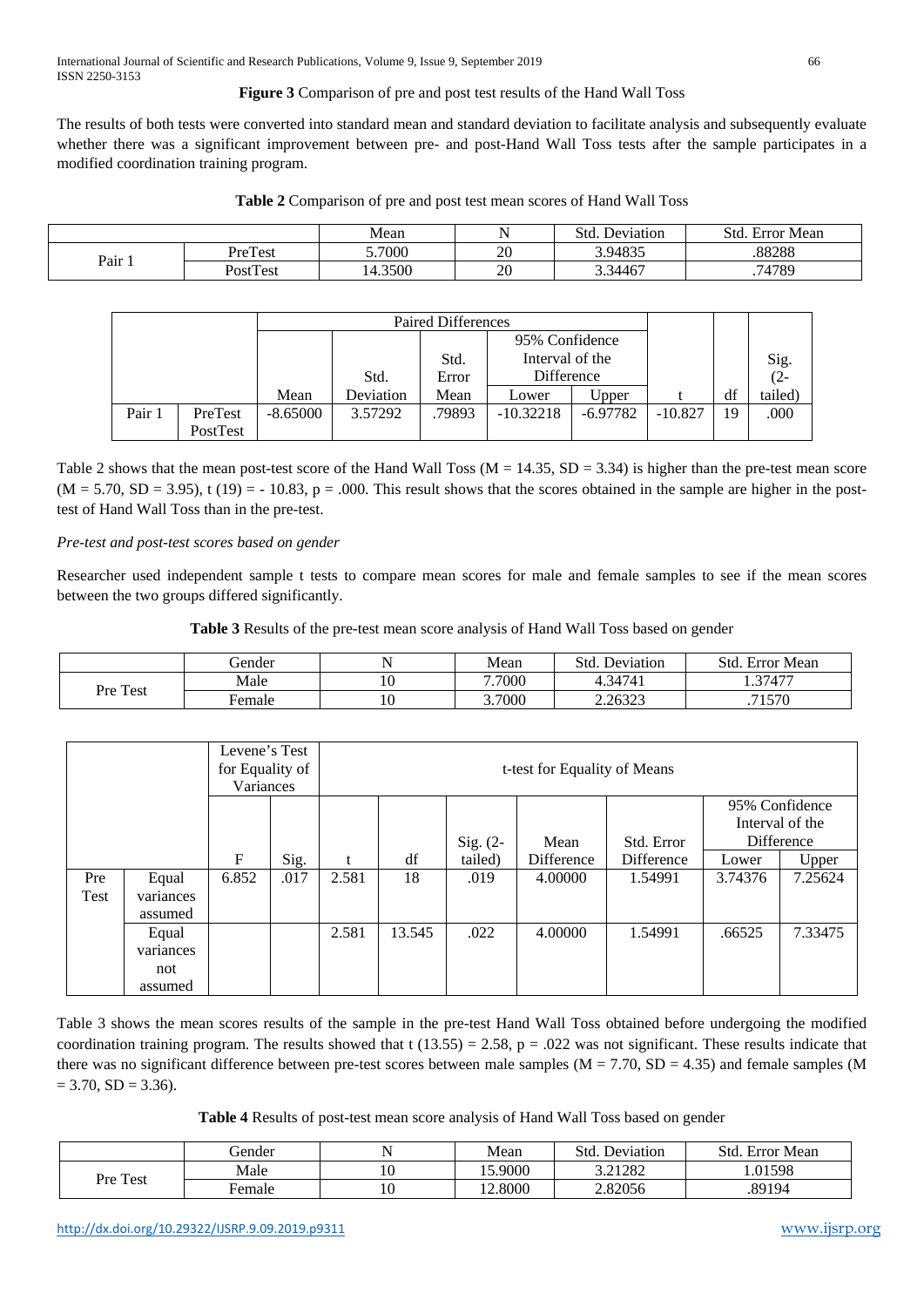| Levene's<br>Test for<br>Equality of<br>Variances |             |      |      |       |        | t-test for Equality of Means |            |            |        |                                   |
|--------------------------------------------------|-------------|------|------|-------|--------|------------------------------|------------|------------|--------|-----------------------------------|
|                                                  |             |      |      |       |        |                              |            |            |        | 95% Confidence<br>Interval of the |
|                                                  |             |      |      |       |        | Sig. $(2-$                   | Mean       | Std. Error |        | Difference                        |
|                                                  |             | F    | Sig. | t     | df     | tailed)                      | Difference | Difference | Lower  | Upper                             |
| Post                                             | Equal       | .420 | .525 | 2.293 | 18     | .034                         | 3.10000    | 1.35195    | .25965 | 5.94035                           |
| Test                                             | variances   |      |      |       |        |                              |            |            |        |                                   |
|                                                  | assumed     |      |      |       |        |                              |            |            |        |                                   |
|                                                  | Equal       |      |      | 2.293 | 17.703 | .034                         | 3.10000    | 1.35195    | .25623 | 5.94377                           |
|                                                  | variances   |      |      |       |        |                              |            |            |        |                                   |
|                                                  | not assumed |      |      |       |        |                              |            |            |        |                                   |

Table 4 shows the mean score results of the sample in post-test of Hand Wall Toss obtained after undergoing a modified coordination training program. The results showed that  $t(18) = 2.293$ ,  $p = .034$  was not significant. This result showed that there was no significant difference between the mean post-test mean scores between male samples  $(M = 15.90, SD = 3.21)$  and female samples ( $M = 12.80$ ,  $SD = 2.82$ ).

#### V. DISCUSSION

#### *The level of eye and hand coordination of second-level students before undergoing a modified coordination training program.*

Findings on the level of eye and hand coordination of second graders before undergoing the modified coordination training program can be broken down by grade and percent. In terms of grade, the findings show that no sample has grade A. For grade B, only one sample has grade B whereas grade C and grade E have the same sample size of 4 people. Grade C showed the highest number of samples at 11 people. In terms of percentages, the lowest percentages are samples with grade A of 0%. Only 5% of the samples received Grade B which is a good category. Grade C and E grade respectively accounted for 20% of the samples categorized in the simple and very weak categories. Whereas grade C averaged the highest percentage of 55% of the total sample. In conclusion, the analysis results showed that 19 out of 20 samples were categorized as moderate to weak in the pre-test prior to the modified coordination training program.

# *Improvement the level of eye and hand coordination of second-level students after undergoing a modified coordination training program*

The researcher compared the results of the two tests, the pre and post Hand Wall Toss tests, to see if there were any significant differences between of the two tests. The results of the data analysis showed that there were 4 samples who received grade A which was in a Very Good category in the post-test compared to none of the students who had grade A in the pre-test. Grade B, which is a Good category, increased to 7 samples compared to only one in the pre-test. In addition to grade B, samples with grade C also increased to 9 compared to only 4 in the pre-test. Meanwhile, the number of samples obtained in grades D and E was reduced at the post-test. During the pre-test, 11 samples received grade D and 4 samples received grade E but there are no samples received both grades in the post-test. Figure 6 shows the grade comparison of pre and post Hand Wall Toss test results in graph form. Although overall the number of samples was higher in the post-test compared to the pre-test, it was not clear whether there was a significant increase or not between the two tests. Therefore, the researcher analyzed the two test results using paired t tests to see if there was a significant difference between pre and post tests after the sample had run a modified coordination training program. The analysis showed that the mean post-test score of the Hand Wall Toss ( $M = 14.35$ ,  $SD = 3.34$ ) was higher than the pre-test mean score ( $M = 5.70$ ,  $SD = 3.95$ ), t (19) = - 10.83, p = .000. In conclusion, modified coordination training programs are very effective in improving the level of eye and hand coordination of second-level students in primary schools.

#### *Level of eye and hand coordination of second-level students based on gender*

To address the third objective, the researcher should look at both gender-based and pre and post test results. Researchers used independent sample t tests to compare mean scores for male and female samples to see if the mean scores between the two groups differed significantly. For the pre-test, the analysis of the test results showed that t  $(13.55) = 2.58$ ,  $p = .022$  was not significant. These results indicate that there was no significant difference between pre-test scores between male samples ( $M = 7.70$ , SD = 4.35) and female samples (M = 3.70, SD = 3.36). The post-test results showed that the mean score of the Hand Wall Toss obtained after undergoing the modified coordination training program was not significant at  $t(18) = 2.293$ ,  $p = .034$ . This result showed that there was no significant difference between the post-test mean scores between male samples ( $M = 15.90$ ,  $SD = 3.21$ )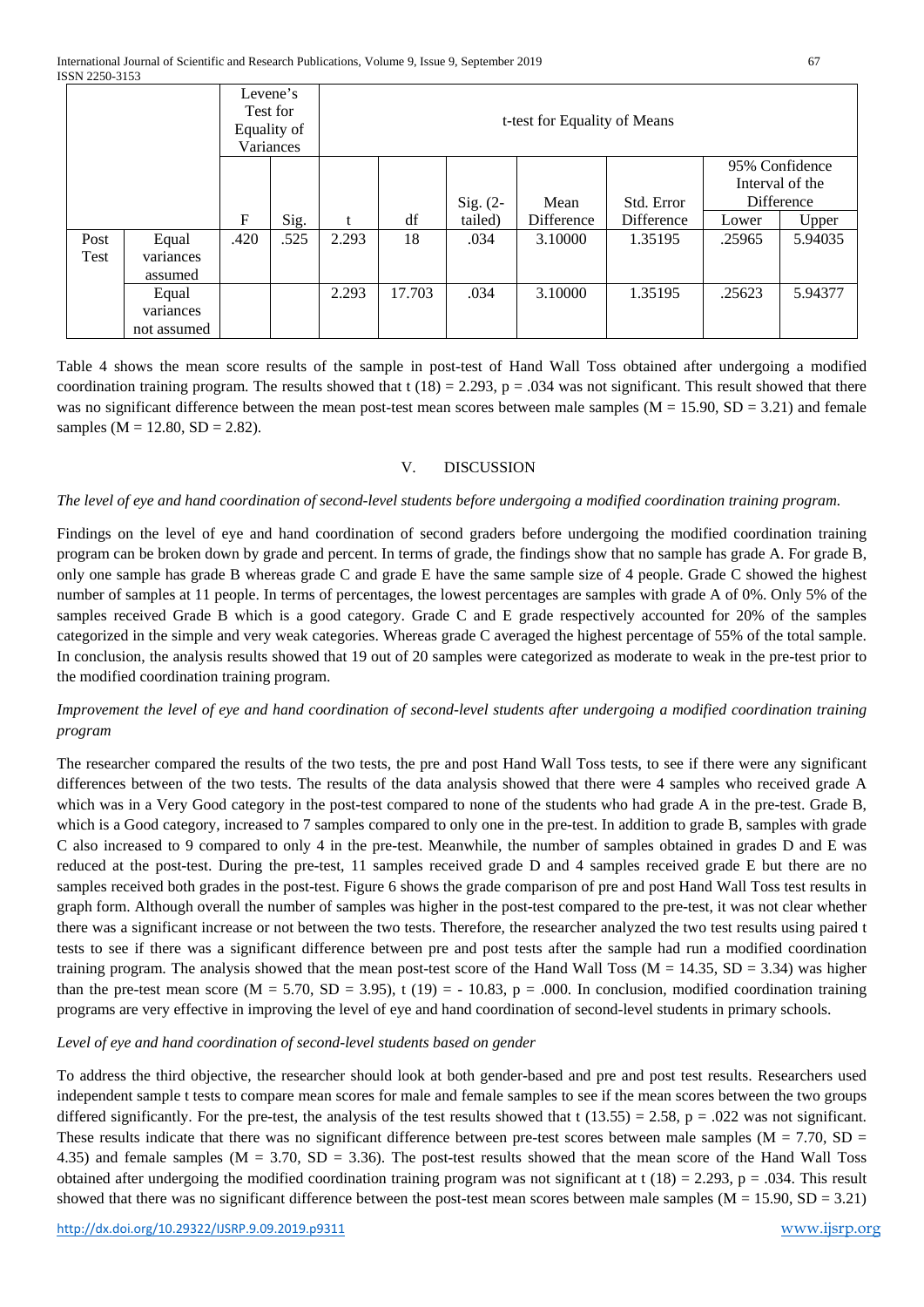and female samples ( $M = 12.80$ ,  $SD = 2.82$ ). In conclusion, the result of the study was showed that gender did not influence the level of eye and hand coordination before and after the modified coordination training program.

# VI. CONCLUSION

Based on the results of the data analysis and discussion above, all three research objectives targeted at the beginning of the study were successfully achieved. Researcher have found that the level of coordination of second-levels students is at a moderate, weak and very low level before undergoing the modified coordination training program. The 4-week modified coordination training program consisting of five types of coordination activities conducted 3 sessions a week clearly showed an increase in the level of eye and hand coordination in second-level primary school students . In fact, the number of students who received grades A, grade B and grade C increased while none of them received grades D and E in the post-test. The results of the study also indicate that the level of eye and hand coordination between male and female students did not significantly differ between pre and post test. In conclusion, the modified coordination training program is an appropriate intervention program to improve the eye and hand coordination of second-level primary school students and it is also suitable for coaches to use in a variety of games, especially involving eye and hand coordination.

#### **REFERENCES**

Ahmad Hashim. 2004. Pengukuran Kecergasan Motor. Quantum Books. 35900 Tanjong Malim. Perak, Malaysia.

- Agung Kristriawan & Sukadiyanto. 2016. *Pengaruh Methode Latihan dan Koordinasi Terhadap Smash Backcourt Atlet Bola Voli Yunior Putera*. Yogyakarta: Jurnal Keolahragaan Volume 4 – Nomor 2, 2016 (122-134).
- Anuar Qistina. 2014. *Masalah Koordinasi Tubuh Badan dalam Melakukan Aktiviti Pergerakan Lokomotor dan Penggunaan Muzik dalam Manipulasi Alatan Bagi Pelajar Tahap Rendah*.
- Aznia Ismail. 2014 . *Meningkatkan Ketepatan Sasaran Servis Bawah Di Dalam Permainan Bola Tampar Melalui Kaedah Teaching Games for Understanding (TGfU) Kategori Sasaran bagi Pemain Bawah 12 Tahun*: Seminar Penyelidikan Pelajar. Institut Pendidikan Guru Kampus Ilmu Khas. Kuala Lumpur.
- Kemmis dan Mc Taggart (1988) dalam Bahagian Perancangan dan Penyelidikan Dasar Pendidikan. 2008. Buku Manual Kajian Tindakan. Putrajaya. Kementerian Pelajaran Malaysia.
- Desmond Daniel. 2014. *Keberkesanan Program Latihan Koordinasi dalam Meningkatkan Koordinasi Mata dan Tangan Muridmurid Tahun Tiga*. Institut Pendidikan Guru Kampus Rajang, Sarawak.
- Dewi Aprilianto. 2017. *Hubungan Antara Koordinasi Mata-Tangan dan Kekuatan Otot Lengan dengan Keterampilan Passing Bawah Bola Voli Pada Siswa Kelas VIII SMP Sukses Kecamatan Natar Lampung Selatan*. Fakultas Keguruan dan Ilmu Pendidikan. Universitas Bandar Lampung.
- Didit Purwanto. 2014. *Hubungan antara kekuatan otot lengan dan koordinasi mata tangan dengan ketepatan servis atas siswa yang mengikuti ekstrakurikuler bola voli di SMP Negeri 2 Mirit*. Universitas Negeri Yogyakarta.
- Dokumen Standard Kurikulum dan Pentaksiran. 2012. KSSM Pendidikan Jasmani dan Pendidikan Kesihatan Tingkatan 1. Bahagian Pembangunan Kurikulum: Kementerian Pendidikan Malaysia.
- E. Zetou, N. Vernadakis, M. Tsetseli et al. 2013. *The Effect of Coordination Training Program on Learning Tennis Skills*. U.S Sport Academy: The Sport Journal.
- M. Tsetseli, V. Maliou, E.Zetou et al. 2010. *The effect of a coordination training program on the development of tennis service technique*. Journal Biology of Exercise. May, 2010.
- M. Mu'ammar. 2017. *Pengaruh Methode Latihan Drill dan Koordinasi terhadap Ketepatan Servis Tenis Meja*. Kalimantan Timur: Jurnal Keolahragaan, 5(1), 2017,63-70.
- Nursyazwani & Ikmal Hisyam. 2013. Meningkatkan Penguasaan Koordinasi Mata-Tangan Bagi Murid Tahun 4 Dengan Menggunakan Kaedah Latihan Praktis Random. Institut Pendidikan Guru Ilmu Khas, Kuala Lumpur.
- Radu Predoiu. 2015. *Intersegmental and eye-hand coordination in elite junior tennis players*. Romania: Procedia Social and Behavioral Sciences 187 (2015) 107-112.